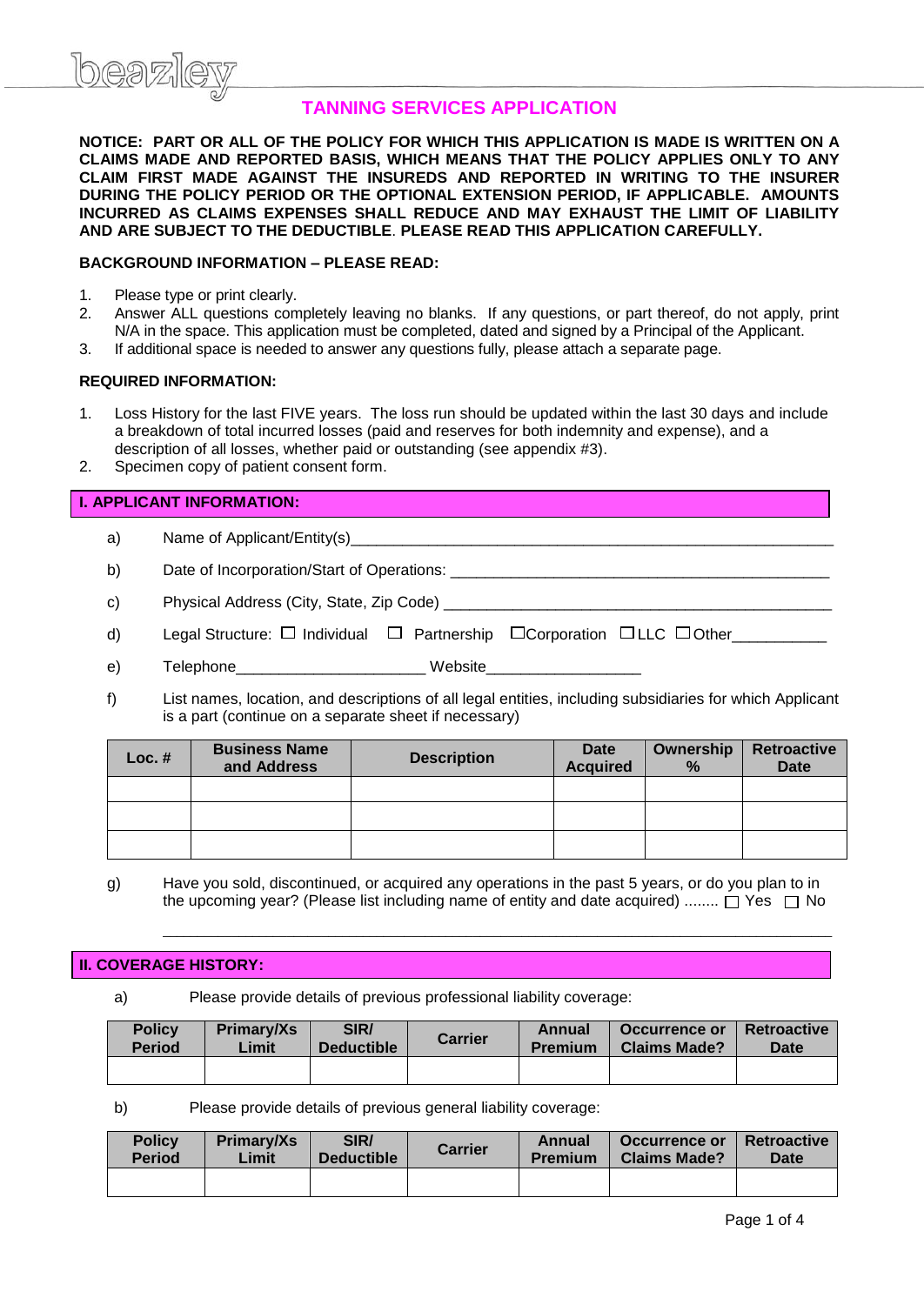\_\_\_\_\_\_\_\_\_\_\_\_\_\_\_\_\_\_\_\_\_\_\_\_\_\_\_\_\_\_\_\_\_\_\_\_\_\_\_\_\_\_\_\_\_\_\_\_\_\_\_\_\_\_\_\_\_\_\_\_\_\_\_\_\_\_\_\_\_\_\_\_\_\_\_\_\_\_

\_\_\_\_\_\_\_\_\_\_\_\_\_\_\_\_\_\_\_\_\_\_\_\_\_\_\_\_\_\_\_\_\_\_\_\_\_\_\_\_\_\_\_\_\_\_\_\_\_\_\_\_\_\_\_\_\_\_\_\_\_\_\_\_\_\_\_\_\_\_\_\_\_\_\_

### **III. FINANCIAL INFORMATION: Projected, next Fiscal/Annual Period Past 12 Months; Most recent, full-annual First Year Prior Financial Year:**  Annual Revenues: **IV. PROFESSIONAL SERVICE/PRODUCT PROFILE:**

a) Please provide a full description of services rendered.

b) Please provide the number of each of the following, current projection: (all locations)

|         | <b>Tanning</b><br><b>Beds/Booths</b>                                                       | <b>Spray</b><br><b>Booths</b> | <b>Teeth/LED</b><br>Whitening                                                                           | <b>Hydration</b><br><b>Stations</b> | <b>Saunas</b>          | <b>Showers/Ste</b><br>am Room        | <b>Whirlpool/</b><br><b>Hot Tub</b> |  |
|---------|--------------------------------------------------------------------------------------------|-------------------------------|---------------------------------------------------------------------------------------------------------|-------------------------------------|------------------------|--------------------------------------|-------------------------------------|--|
|         |                                                                                            |                               |                                                                                                         |                                     |                        |                                      |                                     |  |
|         | <b>Childcare</b>                                                                           | <b>Barbers</b>                | Estheticians/<br><b>Cosmetologists</b>                                                                  | Waxing/<br><b>Body Wrap</b>         | Aqua<br><b>Massage</b> | <b>Beauty/Ear</b><br><b>Piercing</b> | <b>Electrolysis</b>                 |  |
|         |                                                                                            |                               |                                                                                                         |                                     |                        |                                      |                                     |  |
| c)      | i. (If no, provide details)                                                                |                               |                                                                                                         |                                     |                        |                                      |                                     |  |
| d)      |                                                                                            |                               |                                                                                                         |                                     |                        |                                      |                                     |  |
| e)      |                                                                                            |                               |                                                                                                         |                                     |                        |                                      |                                     |  |
| f       | i. (If any beds are not sales operated, provide details)                                   |                               |                                                                                                         |                                     |                        |                                      |                                     |  |
| g)      | What is the percentage of UVA Bulbs? ______ % What is the percentage of UVB Bulbs? _____ % |                               |                                                                                                         |                                     |                        |                                      |                                     |  |
| h)      |                                                                                            |                               |                                                                                                         |                                     |                        |                                      |                                     |  |
| i)      |                                                                                            |                               |                                                                                                         |                                     |                        |                                      |                                     |  |
| j)      |                                                                                            |                               |                                                                                                         |                                     |                        |                                      |                                     |  |
| k)      | i. (If no, provide details)                                                                |                               |                                                                                                         |                                     |                        |                                      |                                     |  |
| $\vert$ | i. (If no, provide details)                                                                |                               |                                                                                                         |                                     |                        |                                      |                                     |  |
| m)      |                                                                                            | i. (If no, provide details)   | Does the insured follow all state guidelines with regards to minors tanning? $\square$ Yes $\square$ No |                                     |                        |                                      |                                     |  |
| n)      |                                                                                            | i. (If no, provide details)   |                                                                                                         |                                     |                        |                                      |                                     |  |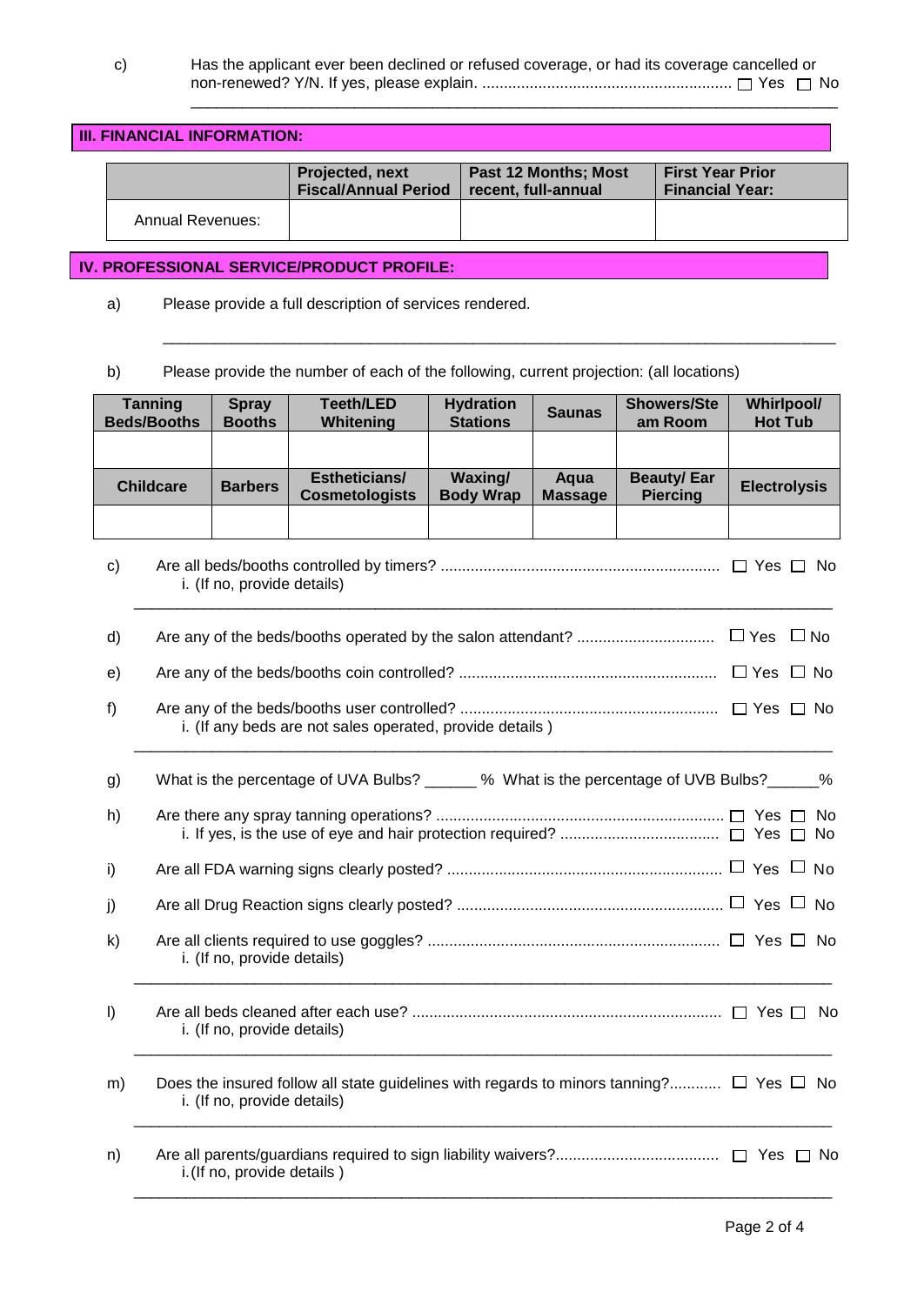# **V. RISK MANAGEMENT, CLAIMS HANDLING & LOSS CONTROL**

- a) Does the applicant have a formal, written risk management/loss prevention program?(please provide details, separately if necessary) .......................................................................................... Yes No
- b) Does the applicant require new employees to participate in a training program that instructs them on all applicable company policies and procedures?................................................ Yes No
- c) Does the applicant require legal counsel to review all marketing brochures and sales literature? If yes, please provide details, or indicate N/A if not applicable

## **VI. CREDENTIALING:**

a) Prior to hiring any employee, does the applicant verify: i. Education background and training?............................................................. Yes No ii. Employment references with at least two previous employers?................... Yes No Criminal record, on a Local, State and National scale? (Please indicate which apply)

\_\_\_\_\_\_\_\_\_\_\_\_\_\_\_\_\_\_\_\_\_\_\_\_\_\_\_\_\_\_\_\_\_\_\_\_\_\_\_\_\_\_\_\_\_\_\_\_\_\_\_\_\_\_\_\_\_\_\_\_\_\_\_\_\_\_\_\_\_\_\_\_\_\_\_\_\_\_\_\_\_\_\_\_\_\_\_\_\_\_\_\_\_\_

\_\_\_\_\_\_\_\_\_\_\_\_\_\_\_\_\_\_\_\_\_\_\_\_\_\_\_\_\_\_\_\_\_\_\_\_\_\_\_\_\_\_\_\_\_\_\_\_\_\_\_\_\_\_\_\_\_\_\_\_\_\_\_\_\_\_\_\_\_\_\_\_\_\_\_\_\_\_\_\_\_\_\_\_\_\_\_\_\_\_\_\_\_

b) Does the applicant keep all information on file and verify its completion prior to employment commencement?.................................................................................................. Yes No

# **VII. INSURED HISTORY - CLAIMS, LOSSES, AND INCIDENTS:**

- a) Has any claim or suit for an error, omission or malpractice ever been made against you or your organization or any employees/staff working on your behalf?............................... Yes No If Yes, how many? \_\_\_\_ Complete a copy of our Supplemental Claim form for each
- b) Are you or any organization proposed for this insurance aware of any claim or suit, or any act, error, omission, fact, circumstance, or records request from any attorney which may result in a malpractice, general liability, or products liability claim or suit?............................. Yes No If Yes, has each of these been reported to the current or any prior insurer?......... $\Box$  Yes  $\Box$  No How many? Complete a copy of our Supplemental Claim form for each
- c) Have any incidents, claims, or suits been made, or are you aware of any circumstances which may result in a claim for and alleged sexual abuse and/or molestation? $\ldots$ .............  $\Box$  Yes  $\Box$  No
- d) Has the applicant or any staff: .............................................................................. Yes No i. ever been the subject of disciplinary or investigative proceedings or reprimand by a governmental or administrative agency, hospital or professional association?
	- ii. ever been convicted for an act committed in violation of any law or ordinance other than traffic offenses?
	- iii. ever been treated for alcoholism or drug addiction?
	- iv. ever had any state professional license or license to prescribe or dispense narcotics refused, suspended, revoked, renewal refuses or accepted only on special terms or ever voluntarily surrendered same? (If yes, please provide an explanation on any/all incidents)

\_\_\_\_\_\_\_\_\_\_\_\_\_\_\_\_\_\_\_\_\_\_\_\_\_\_\_\_\_\_\_\_\_\_\_\_\_\_\_\_\_\_\_\_\_\_\_\_\_\_\_\_\_\_\_\_\_\_\_\_\_\_\_\_\_\_\_\_\_\_\_\_\_\_\_\_\_\_\_\_\_\_\_\_\_\_

THE UNDERSIGNED IS AUTHORIZED BY THE APPLICANT AND DECLARES THAT THE STATEMENTS SET FORTH HEREIN AND ALL WRITTEN STATEMENTS AND MATERIALS FURINSHED TO THE INSURER IN CONJUNCTION WITH THIS APPLICATION ARE TRUE. SIGNING OF THIS APPLICATION DOES NOT BIND THE APPLICANT OR THE INSURER TO COMPLETE THE INSURANCE, BUT IT IS AGREED THAT THE STATEMENTS CONTAINED IN THIS APPLICATION, ANY SUPPLEMENTAL ATTACHMENTS, AND THE MATERIALS SUBMITTED HEREWITH ARE THE BASIS OF THE CONTRACT SHOULD A POLICY BE ISSUED AND HAVE BEEN RELIED UPON BY THE INSURER IN ISSUING ANY POLICY.

THIS APPLICATION AND MATERIALS SUBMITTED WITH IT SHALL BE RETAINED ON FILE WITH THE INSURER AND SHALL BE DEEMED ATTACHED TO AND BECOME PART OF THE POLICY IF ISSUED. THE INSURER IS AUTHORIZED TO MAKE ANY INVESTIGATION AND INQUIRY IN CONNECTION WITH THIS APPLICATION AS IT DEEMS NECESSARY.

THE APPLICANT AGREES THAT IF THE INFORMATION SUPPLIED ON THIS APPLICATION CHANGES BETWEEN THE DATE OF THIS APPLICATION AND THE EFFECTIVE DATE OF THE INSURANCE, THE APPLICANT WILL, IN ORDER FOR THE INFORMATION TO BE ACCURATE ON THE EFFECTIVE DATE OF THE INSURANCE, IMMEDIATELY NOTIFY THE INSURER OF SUCH CHANGES, AND THE INSURER MAY